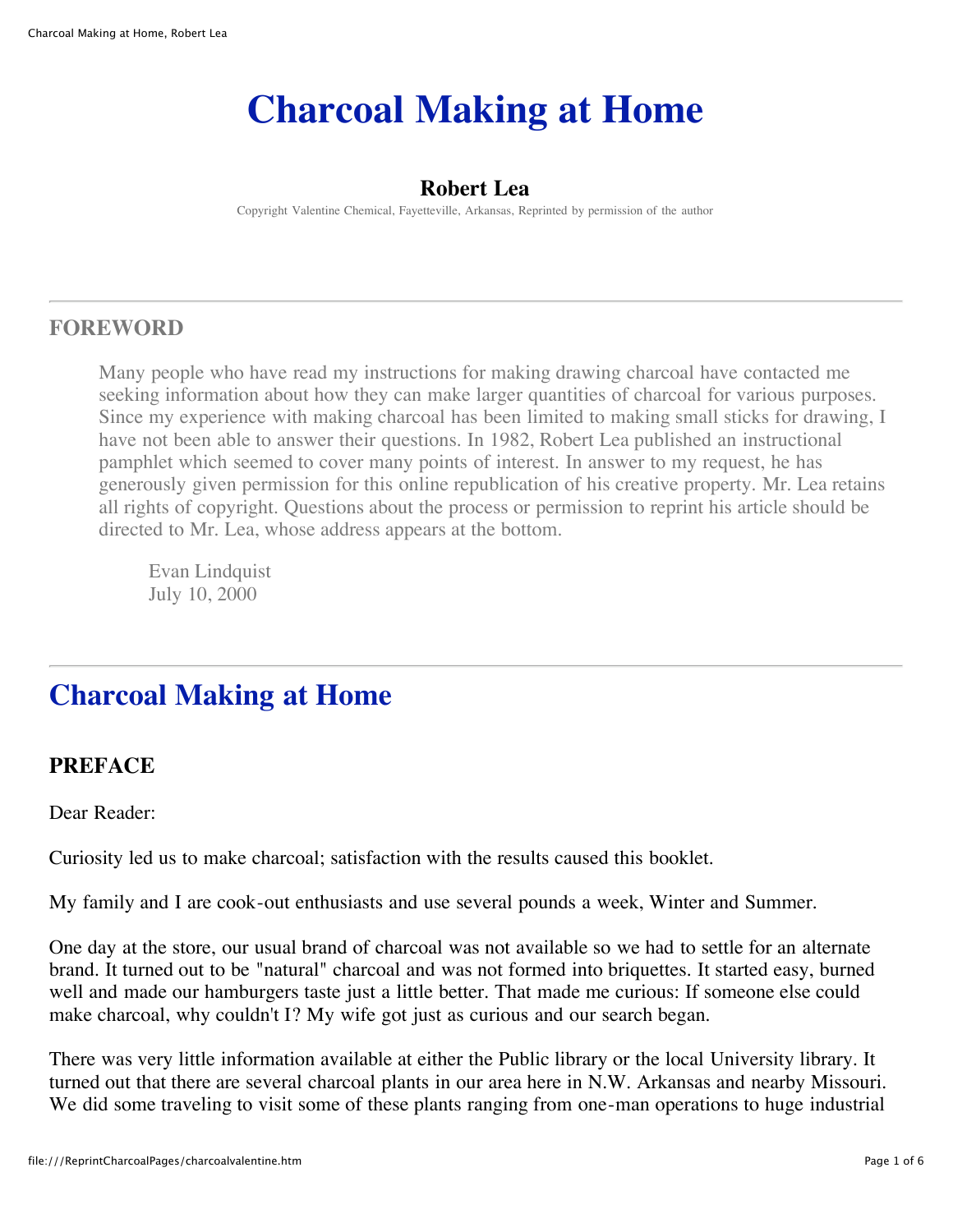complexes. The smallest operation had a minimum kiln capacity of 15 tons per week. In scaling down the size to a back yard operation, we ran into some engineering problems. When these were overcome we had a very simple, economical and efficient kiln.

We hope you enjoy using your kiln as much as we enjoy ours.

Thank You and Have Fun.

# **Charcoal Making at Home**

The production of charcoal has in every country of the world been among the first industries. Our pioneers processed charcoal for winter fuel in very crude, sod covered piles. It was a preferred fuel because ventilation was poor in most settler's homes and it smoked less than wood. It is doubtful they were aware of the dangers of the fumes in wood smoke or even the chemicals in the smoke. They were aware though, that it was difficult and painful to try to breathe the smoke. So charcoal, smoking less than wood, became a popular fuel.

This popularity has grown, for various reasons, while our population and the demand increasingly exceeds the supply. The demand for charcoal is not just for recreational uses but it is a vital part of several industries. Rarely now is charcoal made for the chemicals in the wood as it once was but is used extensively as a fuel for smelters, industrial forges and furnaces. It is regaining popularity too as a fuel where coal is used as our supply of coal is being used up. Besides being prepared for the increasing shortage and expense of charcoal, there is another feature: It can be made from scrap wood that might otherwise be discarded as waste.

Any kind of wood can be used to make charcoal. However, if softwood is used, it will make soft charcoal and therefore burn quicker. Most charcoal is made from the hardwoods common to most areas: ash, hickory, oak, and hard maple. The main thing to watch is to not mix a load with soft and hard woods. If you stop your burn when the soft woods are charcoal, the hardwoods won't be ready, and if you continue the burn for the hardwoods, the soft wood will burn clear to ashes.

Your wood can be located at a variety of sources, even if you don't happen to be in a timber area; lumber yards, cabinet shops, flooring companies, tree trimmers, building contractors, furniture factories, etc. A few phone calls will usually locate all you can use for for hauling it off.

#### CONSTRUCT THE CHARCOAL KILN

Charcoal making in your back yard can be accomplished with little cost or effort. Most of your effort will be used in making your kiln and that will take only a couple of hours with common tools and using commonly available materials. Your cost will be in acquiring those few materials that you don't already have in your garage.

TOOL LIST 1. Electric drill 2. Saber saw 3. 17 tooth per inch metal cutting blade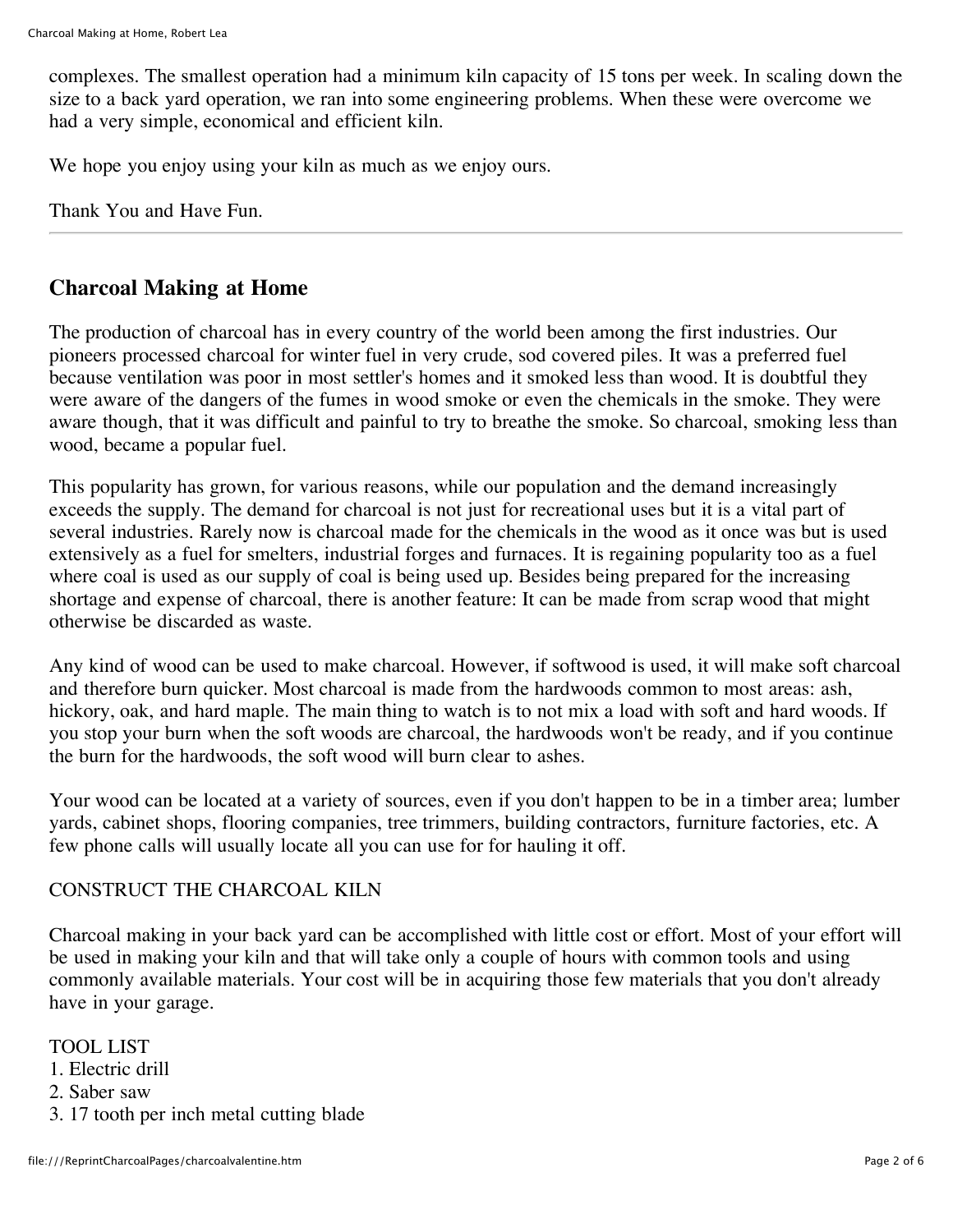4. 1/4" drill bit 5. 1/8" drill bit 6. Circle scribe or compass 7. Starting punch 8. Screwdriver 9. 1/4" open end wrench

# MATERIAL LIST

- 1. Metal 55 gallon barrel with removable top held on with a lock ring
- 2. 90-degree elbow of common 6 inch stove pipe
- 3. Two lengths of common 6 inch stove pipe
- 4. One stove pipe damper
- 5. Six inch collar with flange
- 6. Eight 1/4" X 1/2" common bolts with nuts
- 7. Six 1/8" X 1/4" metal screws

The barrel will, of course, be the main body of your kiln. It must have a removable top for loading and unloading. The rim and lid should have only minor dents, for it must make a good fit.

The collar and flange can be made at your local sheet metal shop at a very nominal cost. (See sketch "A") It is made from fourteen gauge sheet metal and it is intended that the stove pipe fits inside the collar.The rest of the materials are available at your local hardware store.

Let's get right to the making of your kiln: Sketch "B" shows the placement and dimensions of the openings in the lid. Be sure to leave the center piece as that provides rigidity to help prevent warping of the lid.



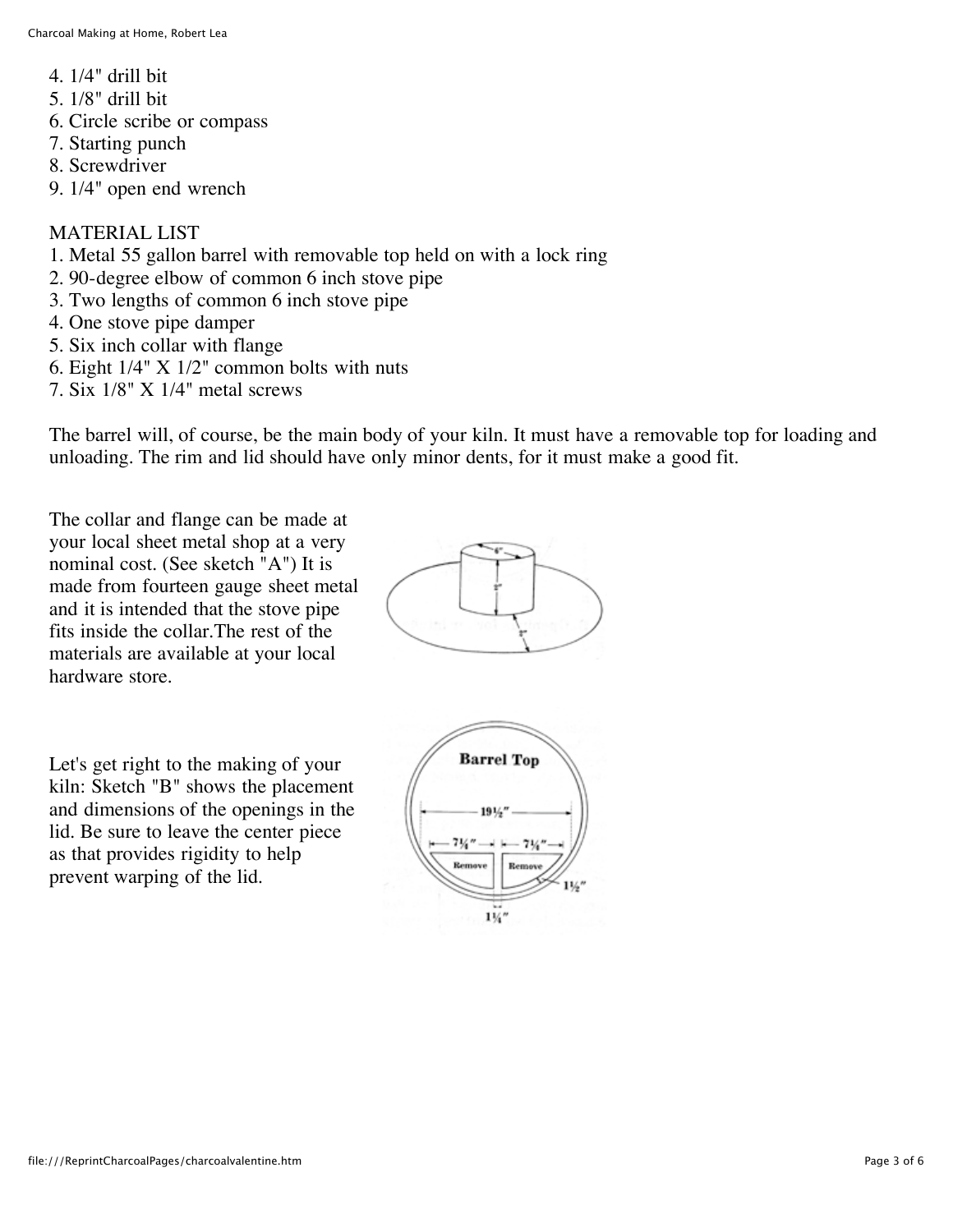Sketch "C" is for the opening in the bottom. The bottom now becomes the back of your kiln, with the opening to be at the point closest to the ground. Mount the collar and flange to this opening with all eight of the 1/4" bolts. Space the holes equidistant and fasten with the flange inside the kiln with the collar sticking out.





Mount the elbow and pipe to stick straight up. (See sketch "D"). Fasten the elbow to the collar with two of the metal screws and fasten the pipe together with two screws at each joint.

Your kiln looks complete now but the next part is very important. You need a trench to place your kiln in. Make it a few inches wider than the barrel on both sides, and deep enough to come halfway up on the sides. It should be long enough to accommodate your pipe in back and have a gentle slope at the front. The air intake at the front must be at the bottom, so you need the slope for air and access. Dig a small pit in the bottom off the trench and fill with gravel, chat or oyster shells. This provide a drain for rain water. (See sketch "D"). When you have your kiln in the trench, pack dirt in around it firmly, on the sides and back to ground level. Remove any rocks larger than gravel size or you will have hot spots that will cause your kiln to burn through in a short time. It is better to have no rocks at all.

# LOAD AND FIRE YOUR KILN

Your kiln is now complete. Remove the front and you are ready for loading. The starting of your load must be done carefully to allow 2.5 to 3 inches of air space at the bottom. Place a few long pieces crossways, then crisscross the first couple of layers. Then if you have small pieces or chunks, just dump them in. Pack in as much as the kiln will hold and replace the front with the vent at the bottom. The rim around the front must seal because control of the air flow is important. The intake and exhaust openings are precise to allow the right amount of air flow. If there is a leak around the rim, you will get a too fast or uneven burn.

As the load must burn from the back to front, I use an oil soaked rag on a piece of stiff wire. Light it and shove it through the vent, under the pile, clear to the back. Leave the wire there. It can be removed later.

Here is where skill and a little practice comes in: With the damper open, let your fire get a good start, then close off the damper part way. You want just enough air for the fire to smolder without flames but not go out. As the heat builds up in your kiln, the smoke gets thicker and yellowish as it becomes laden with gases and chemicals from the wood. As the heat builds up in your kiln, close the damper gradually until eventually it is completely closed. Smoke will still come out of the pipe around the damper and from the front vent too. It will take several hours to complete the "burn". The burn time will vary according to several factors; Moisture content, hardness of the word, how much wood is in the kiln and how densely it is packed in. My burn time has been varying from 3.5 to 6 hours. My first burn took four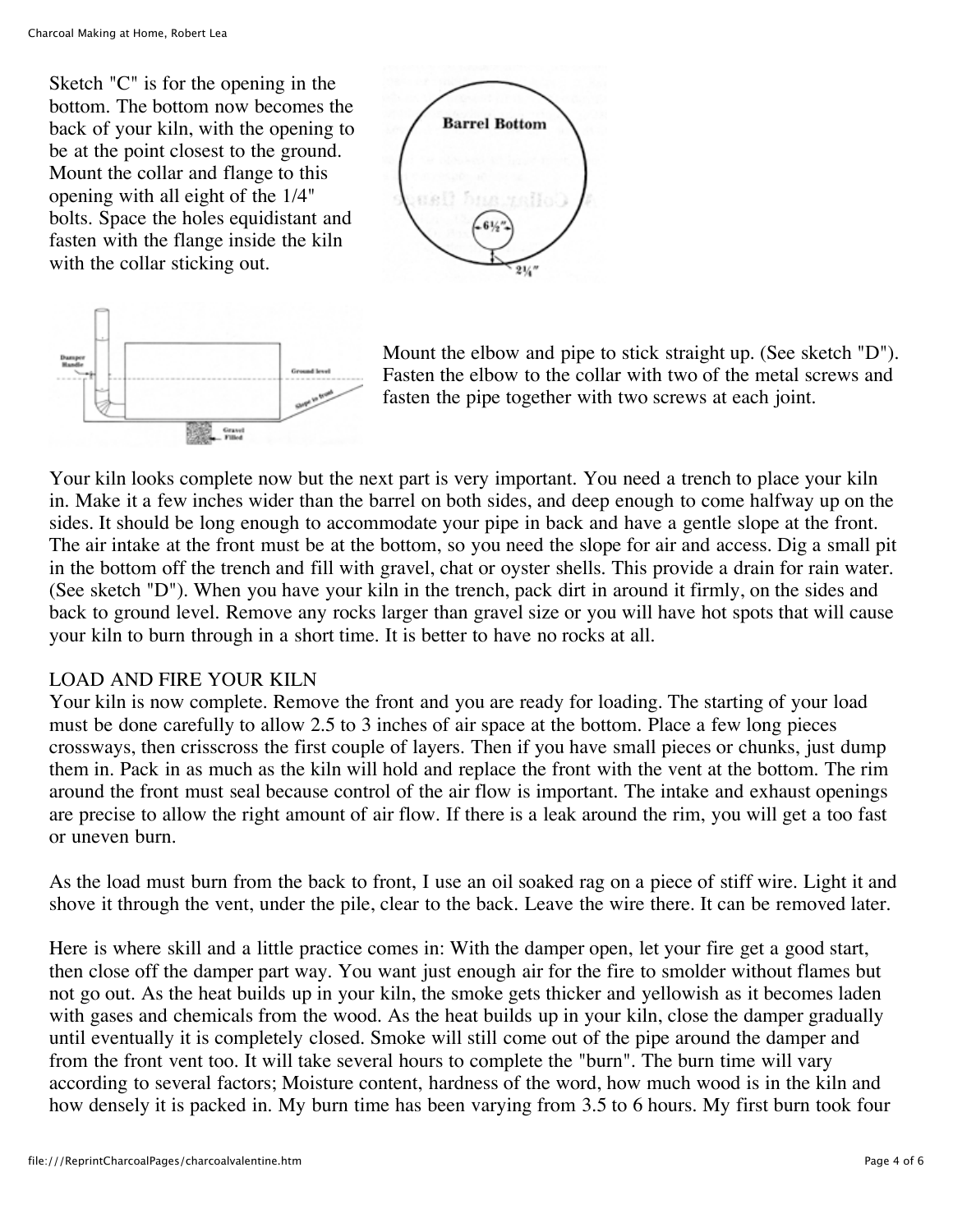hours, a pot of coffee and several chewed fingernails. I was rewarded with over twenty pounds of charcoal.

As you monitor your kiln you will be able to tell when the heat has reached the front. As this occurs, poke around through the vent once in awhile. When you see a lot of coals near the front, the burn is complete. Block the vent with a board or piece of tine and pile dirt completely over it to seal out the air. Close off the pipe at the rear by using a pie tine with dirt or rocks in it to keep the wind from blowing it off. A little smoke will still seep out but that is okay. When the front closed properly, there will be no draft and fire will still smother out.

Wait until the kiln is completely cool before opening it. Hot charcoal will re-ignite upon exposure to air and your efforts will be wasted. A little patience here will be rewarded with several pounds of charcoal. The wood you started with contains about fifty percent carbon, so you will notice a considerable reduction in volume. That "loss" went up the stack as smoke. You will have several pieces, especially near the front, that aren't' completely burned. They are known as "brands". They occur where the heat wasn't sufficient, or are larger pieces that didn't have enough time to complete. Just put them aside and put them in with your next load to complete. You will also have some small pieces known as "fines' that are too small for your grille. Save them until you have a bucketful and make "briquettes".

# BRIQUETTES

To make briquettes you'll need some starch from the grocery store and some molds: Margarine bowls, muffin tines, short cans or 'most anything. Crush or grind the small pieces of charcoal as fine as you have the patience for. The finer the better, but some lumps are okay. Cook the starch to a thick paste and mix in the charcoal. The thicker a mix the better, but mix it well. Pour or dip into the molds and that's all there is to it. After the mixture sets, dump the briquettes out and let them completely dry. Depending on the weather, it may take a couple of days for them to be dry all the way through. The starch will burn smokeless and odorless and you don't waste any of your charcoal. You also don't have any extra "junk' in your briquettes. In our research we discovered that the commercially made briquettes we buy at the store probably contain earth coal as fill for extra weight and even raw sawdust for "smoke". Of course, starch is the binder that is used commercially too. Your briquettes will burn clean and with no more smoke than the rest of your charcoal. If you wish to have smoke, it can be had by putting any kind of meat sauce directly on the burning charcoal.

#### COMBUSTION PROCESS

Even though the process of making charcoal has been reduced to a very simple operation, a lot has been going on inside your kiln. Let's consider what your kiln has accomplished.

The basic principal of charcoal is incomplete combustion. When wood is heated to a temperature of about 259 degrees Celsius (482 degrees Fahrenheit) or higher, it quickly decomposes to form gases, vapors and solids. If heating takes place in the presence of sufficient air, combustion is complete or nearly so and the only residue is ash. If, however, the air supply is restricted, combustion is incomplete, the volatile elements are driven off as "smoke" and charcoal and ash remain as solid residue.

In this smoke that is driven off are a number of non-condensable gases and condensable vapors. The principal gases are carbon monoxide, hydrogen, methane, carbon dioxide, oxygen and nitrogen. The vapors are water-acids, alcohols, tars, oil and other organic compounds.